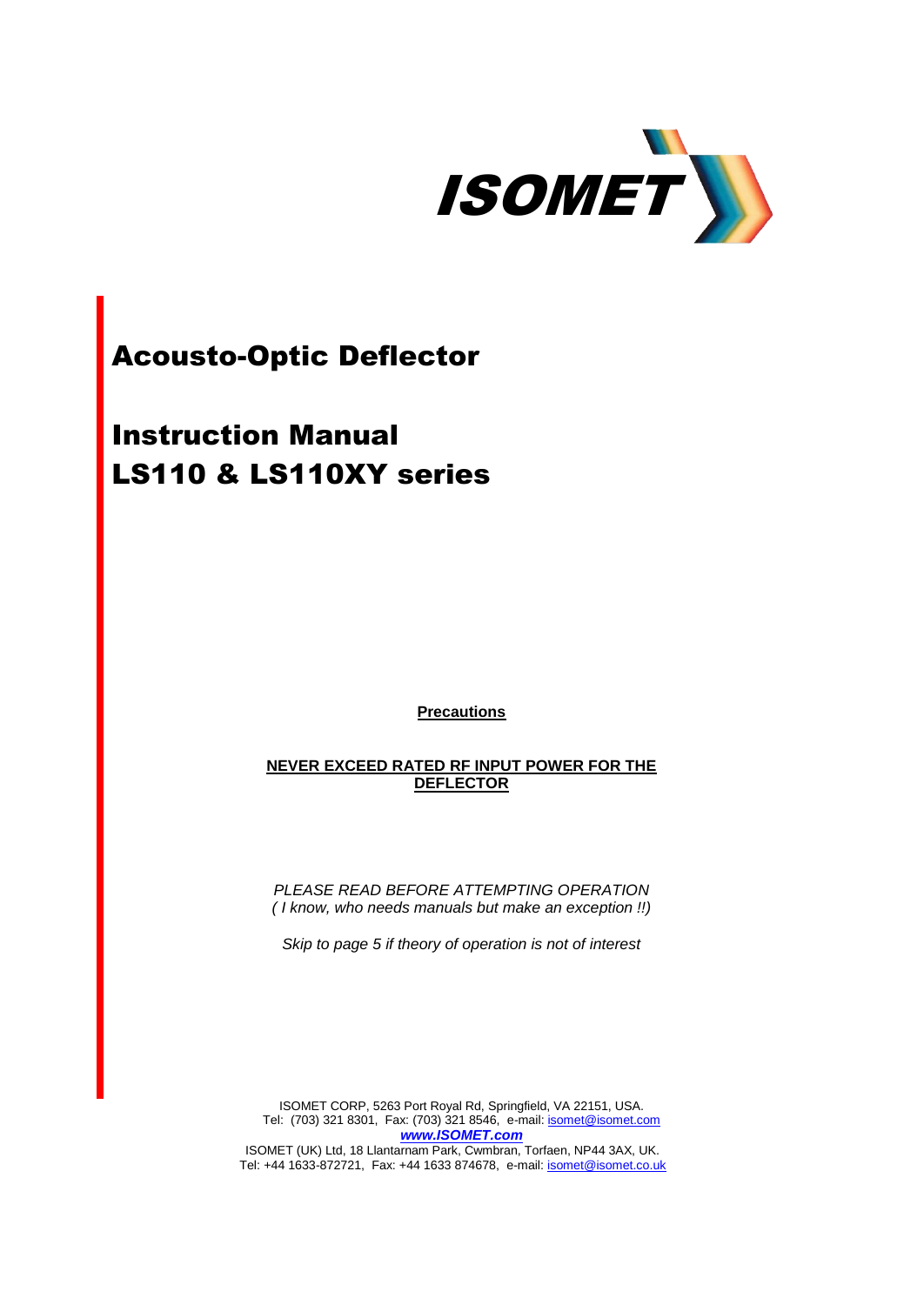

## 1. GENERAL

Both the single axis LS110 and dual axis LS110XY deflectors employ electronic beam steering. It may be helpful to review the basic concepts described in the following section.

## 2. AO Deflection, Overview.

An AO deflector output is scanned by varying the RF drive frequency. The power in the scanned beam is by controlled by varying the RF amplitude. An ideal acousto-optic deflector would generate a uniform and efficient scan response over the full deflection range. In practice this is difficult to achieve. The optimum laser input angle (or Bragg angle) is frequency dependent. This creates roll-off in the scanned beam efficiency as the drive frequency is swept across the device RF bandwidth to create the scan.

## Bragg Angle

First order deflection efficiency is maximised when the laser beam input angle  $(\theta)$  relative to the acoustic column axis satisfies the Bragg condition :

$$
\theta_{\text{Bragg}} = \qquad \qquad \frac{\lambda \text{.fc}}{2.v}
$$

The output scan angle is given by a similar relationship:

$$
\theta_{\text{scan}} = \frac{\lambda.(fc \pm f)}{v}
$$

where :  $\lambda$  = optical wavelength  $v =$  acoustic velocity fc = centre frequency  $f = frequency$ 

Bragg Diffraction



Bragg Angle  $\theta_B = \lambda$ .fc / 2v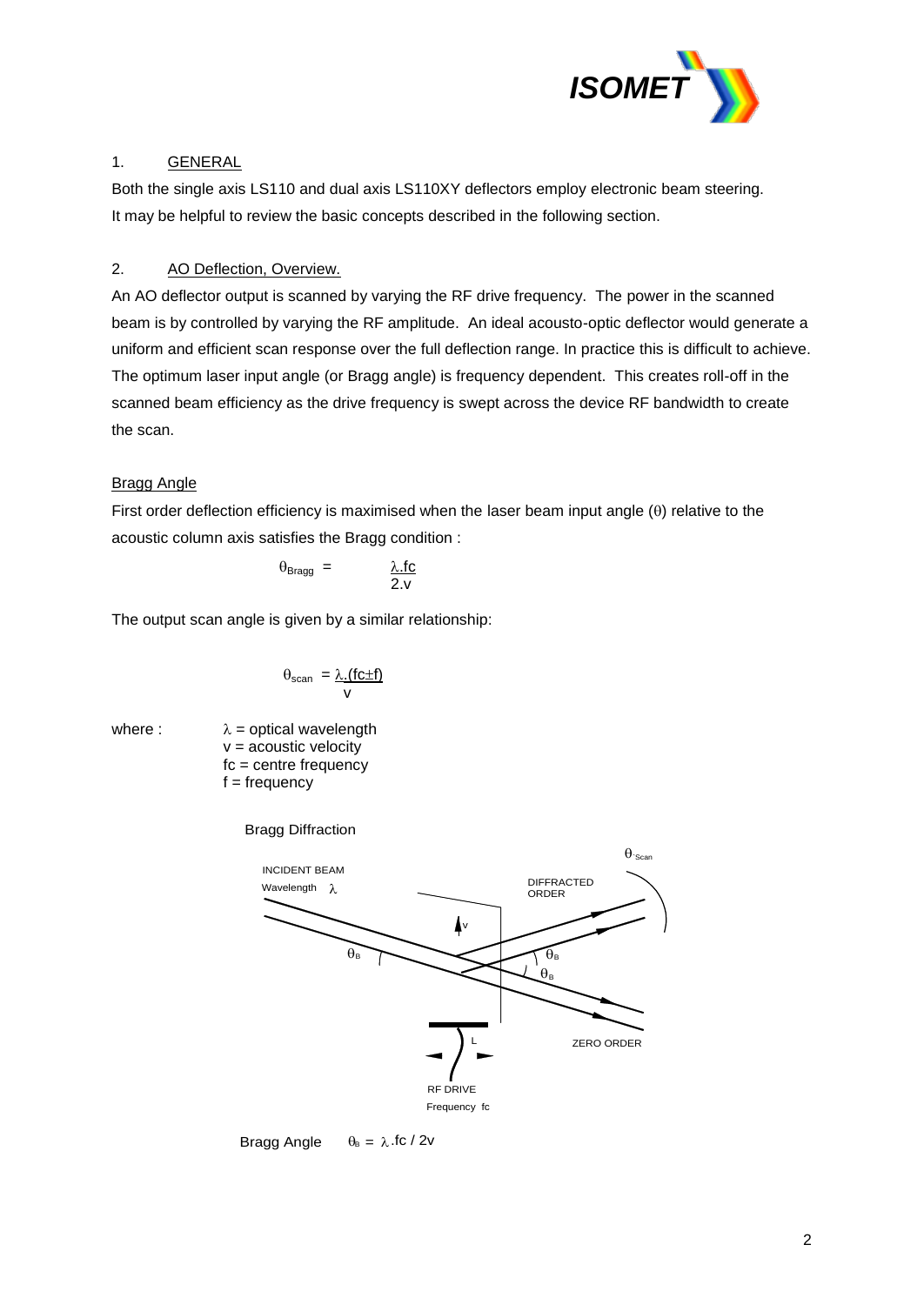

The Bragg angle can only be exactly true for one chosen drive frequency (fc). However to create a scan, it is necessary to sweep the drive frequency (f) either side of the device centre frequency (fc). As a result, at frequencies away from fc, the efficiency of a normal (single electrode) AO device will degrade due to the increasing Bragg angle error.

To circumvent this difficulty, several techniques have been developed to 'steer' the acoustic wave in the AO material and thus track the optimum Bragg conditions over a wider range of frequencies. The goal is to create a uniform response over the broadest possible scan angle

The plot below gives illustrates the benefits of acoustic beam steering



## Electronic Beam Steering

.

The most reliable method uses an array of electrodes on the device transducer, each with an RF signal progressively time delayed.

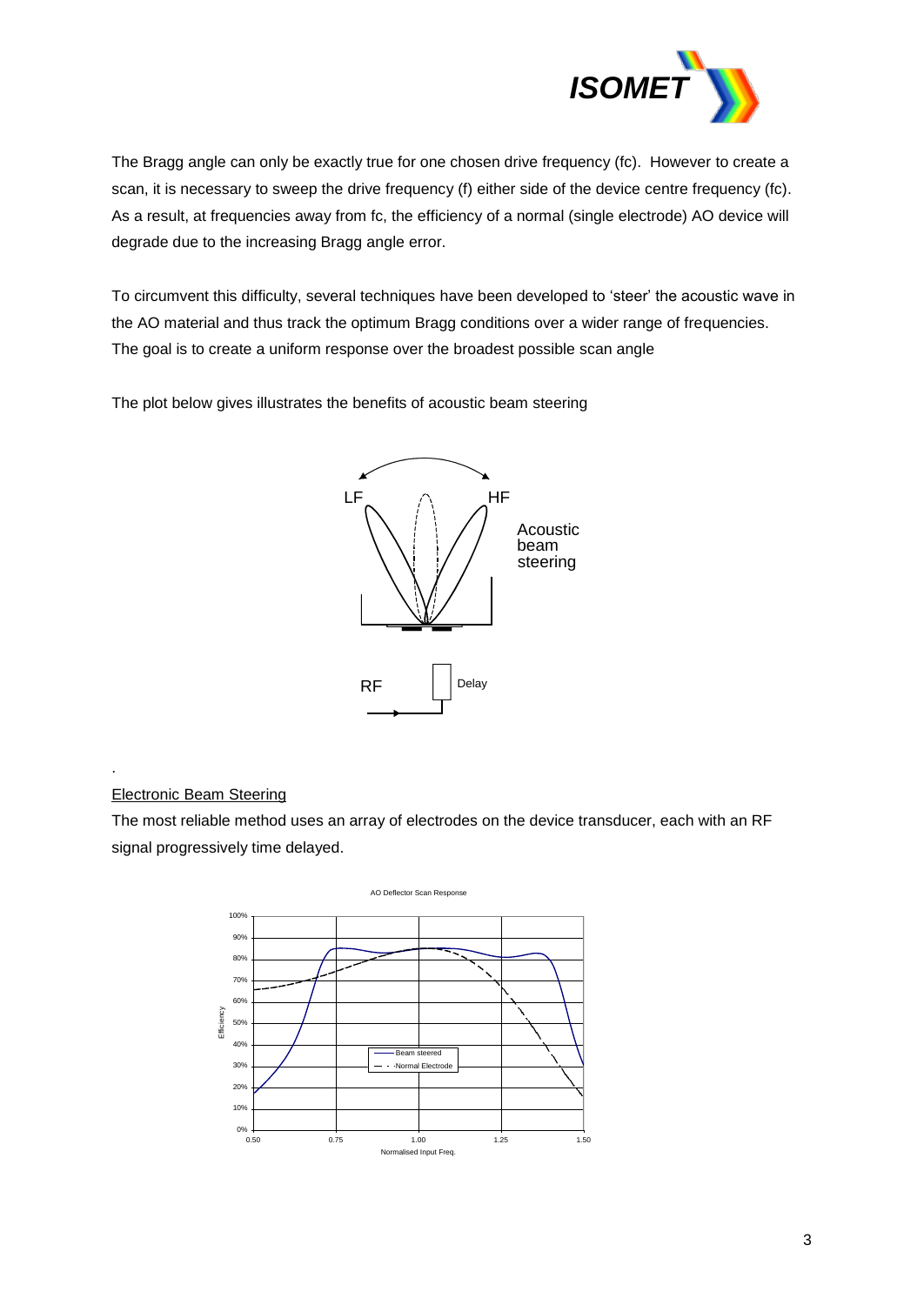

The fixed delay results in a change in phase between electrodes proportional to the drive frequency. The result is to change the launch angle of the transmitted acoustic beam in the interaction material depending on the drive frequency. By using the correct delay/phase shift and electrode spacing, this active beam steering can be made to track the ideal Bragg angle.

This Beam steering technique is used in many Isomet AO deflectors including the LS110 series, 1250c-BS, 1209-BS and LS600 series deflectors.

We offer a range of compatible RF drivers with integrated power dividers and phase delays e.g.

- DA134-p-xxx Modulator/Deflector Driver with dual phase delayed outputs. (Requires an external frequency input)
- D333-2BS integrated VCO and driver with dual phase delayed outputs.
- iHSA-4 quad output, phase controllable synthesizer. .

The DA134 and D333-2BS drivers employ fixed delay lines to introduce the phase offset between the driver outputs. The delay value is determined at time of order and differs with the specification of the particular beam steered deflector.

The iHSA-4 employs a digital synthesizer and is fully programmable in frequency, amplitude and phase. No pre-set delay lines are required. An exact Bragg match can be achieved by programming the appropriate phase differential between the synthesizer outputs for each demanded frequency (scan angle).

For customers supplying their own RF drive source, an RF splitter / delay line assembly can be supplied with the deflector unit.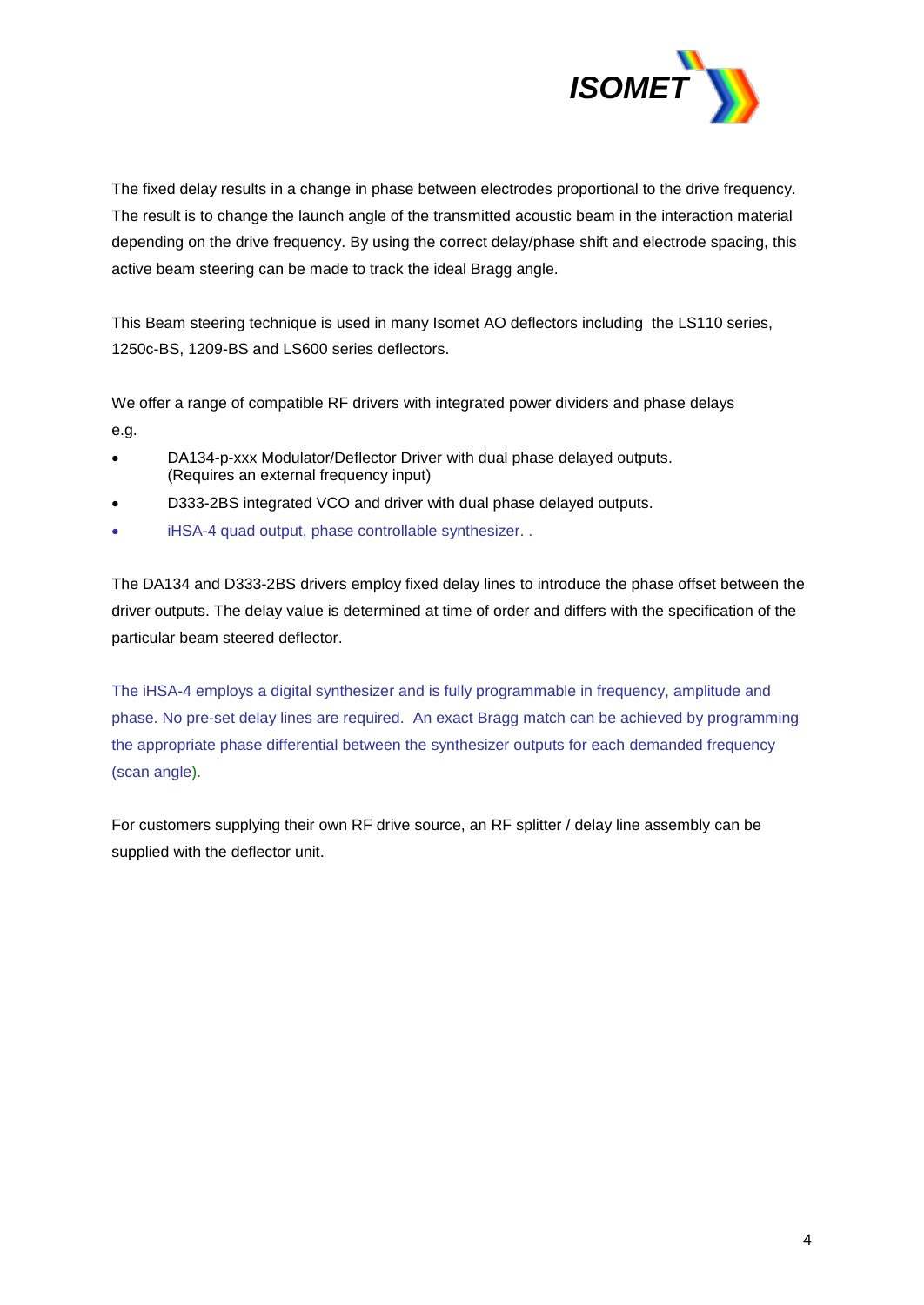

## 3. INSTALLATION AND ADJUSTMENT

The description below applies to a Single axis AOD or for the X-axis of an Dual axis deflector.

a. For the initial alignment, ensure the input RF power is set below the saturation power listed on the test data sheet. If the drive electronics are pre-adjusted, this will be indicated. Otherwise assume not.

b. Align the deflector head to insure that the incident light beam is centred in the active aperture of the deflector. The light beam polarization should be linear (perpendicular w.r.t. the LS110A base). The input aperture includes a quarter wave plate. This generates the circularly polarized light required for the orientation of the interaction material. The following explanation assumes the light beam is directed slightly toward the transducer (connector end) of the deflector. See page 11 for possible orientations.

c. Connect the two SMA inputs of the deflector to the RF outputs of the beam steered driver or amplifier, X1 and X2. The delayed output (X2 or 'DLY') should be connected to the SMA nearest the input aperture of the LS110A (J2).

For iHSA-4 configurations, please refer to the iHSA-4 user guide. Skip to paragraph f. below

#### **The Initial Set-up is at a fixed frequency equal to the AOD Centre frequency**

**IT IS IMPORTANT** to make the initial Bragg angle adjustment at a low RF power. Unless specified or indicated, the RF amplifier / driver supplied will not be optimized for you specific AOD and wavelength.

d. Connect a suitable RF driver source to the 'Input' of the Driver / Amplifier (or to the Delay line unit / RF splitter)

e. Tune the input frequency source to the mid-frequency point of the AO deflector bandwidth (100MHz or 110MHz for the LS110A Vis, 50MHz or 70MHz for the LS110A NIR).

f. Start be applying approximately half the required RF power (say total 0.5W for vis 1.0W for NIR ) at the centre frequency.

For the Isomet DA134 / D333 series this is achieved by adjusting the pot 1/4 to 1/3 clockwise from the fully anti-clockwise position. Turn on DC power.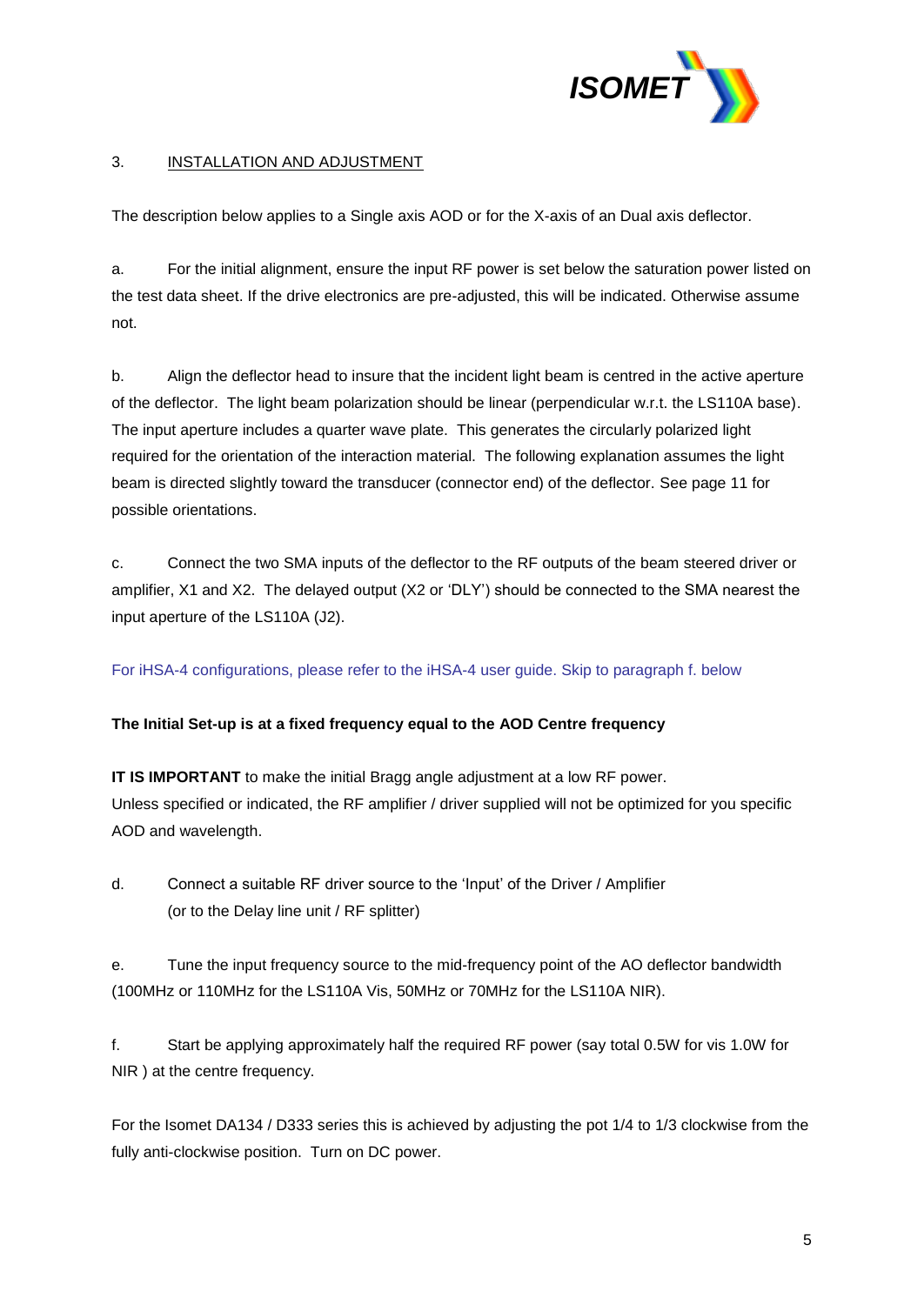

For iHSA-4 (using the Isomet GUI software), use the slider controls to set the Frequency to Fc MHz, Phase to 0 deg and Amplitude to less than half maximum (e.g. 40%)

Starting with the AOD face normal to the laser beam, slowly rotate the deflector clockwise until deflection of the light beam occurs. The deflection will occur in the horizontal plane. Select the diffraction spot to the right of the un-diffracted (zero order) beam and monitor the light intensity by using either a photodetector or a light power meter.

Adjust the Bragg angle for maximum deflected light intensity.

Note for some Beam steered AO deflectors (e.g. LS110), the correct position is the "second" maximum to occur at the first order position. Fine tuning of the incident light beam position may be necessary for optimum results.

g. Depending on the orientation of the Input beam linear polarization, it may be necessary to make an adjustment to the input quarter wave plate. Rotate carefully and slowly. Small holes in the rim of the plate holder will accept a small diameter drill or screwdriver. This will assist as a lever to aid rotation. Rotate to give the maximum diffraction efficiency.

Carefully rotate to maximize the diffraction efficiency



NOTE. For the **LS110 XY**, the waveplates are secured with locking screws. Remove cover to gain access.

h. Adjust the RF power level carefully to achieve best efficiency sweep at the minimum RF power necessary. Do NOT exceed the RF power level at which maximum efficiency is achieved (Psat). Excessive RF drive power will reduce the efficiency and may result in serious damage to the AO crystal.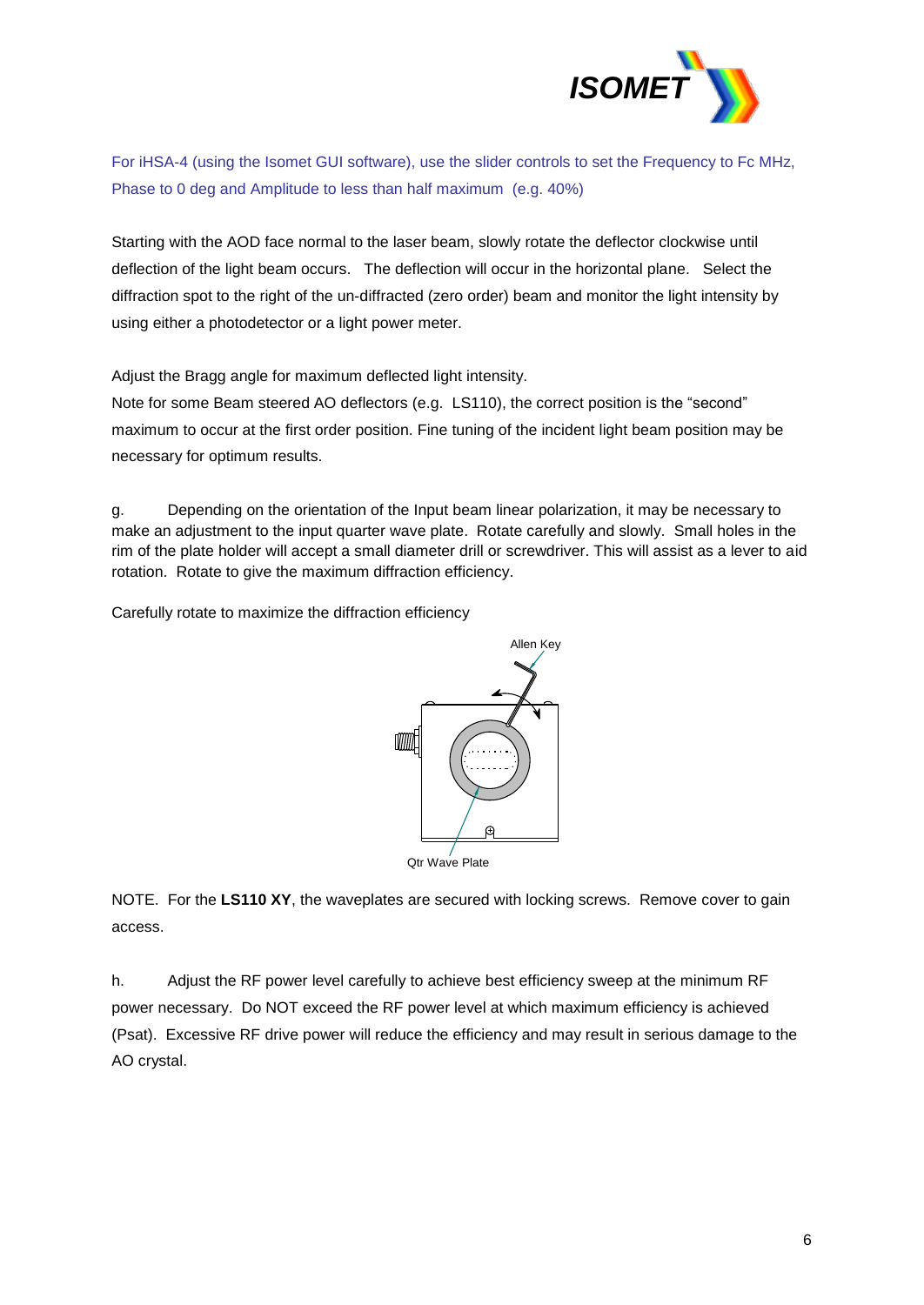

#### **Scanning Set-up with a swept or sequential frequency input**

#### For the Isomet DA134 / D333BS series

h. To equalise deflection efficiency at the extremes of the scan, alternate between the minimum and maximum desired frequencies and adjust Bragg angle to give the same efficiency for both. (Note: the photo detector or light power meter will require repositioning for the two angles.) Sweeping the freq' input should result in a continuous deflected line output. If significant peaks and troughs are noted across the sweep, it is probable that the phased outputs are connected to the wrong inputs of the AO deflector.

#### For iHSA-4 based driver,

h. Load the appropriate image scan files and then initiate the internal data clock. This will create a repeating frequency sweep. (see iHSA-4 guide)

A sweeping frequency should result in a continuous deflected line output. If significant peaks and troughs are noted across the scan, it is probable that the phased output(s) is connected to the wrong input of the AO deflector.

Carefully adjust the Bragg angle to give peak the uniformity and scan efficiency

With the iHSA-4, it is possible to custom calibrate and optimize the scan for a very flat response. Please refer to iHSA-4 manual for Calibration routine.

i. The lead lengths between the two outputs of the driver/amplifier (or delay line assembly) and the beam steered deflector should be equal unless otherwise instructed. Unequal lengths of more than a 1cm would introduce a phase error.

#### For the Isomet D134A / D333-BS series

Within limits, small changes in the relative lead lengths can be used to fine tune the deflector sweep response, although this is not usually required. The Bragg angle would need re-adjustment.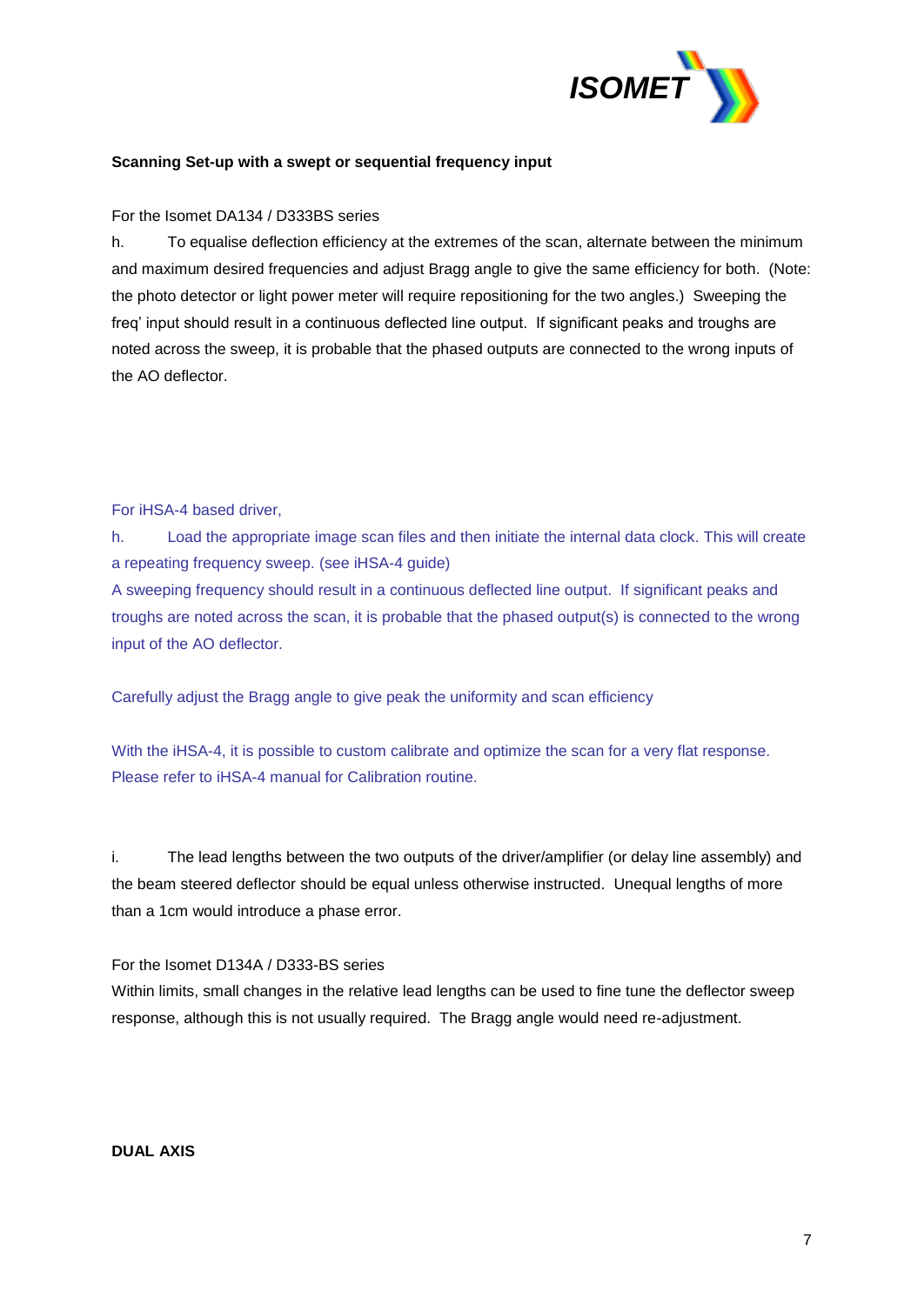

j. For dual axis deflectors such as model LS110A-XY, follow the above procedure initially for the X deflector only. Once adjusted set the deflection of the X axis to mid scan (mid frequency) and adjust the Y axis as above.

**Note: For the LS110A-XY, the Y-axis adjuster is locked by 2 Allan head screws either side of the Y-axis pivot point (opposite face to the RF inputs). Slacken before making adjustments.**

## 4. THERMAL EFFECTS

We must consider the thermal effects of this device - both due to optical and acoustic absorption. The majority of heat is generated by RF drive power. As the temperature of the material increases beyond the recommended level, undesired refractive index changes will occur in the material. This results in beam distortion. Ultimately, the crystal will crack due to thermal stresses, if excessive RF power is applied. (>3.0W for a typical visible AO deflector).

## 5. MAINTENANCE

## 6.1 Cleaning

It is of utmost importance that the optical apertures of the deflector optical head be kept clean and free of contamination. When the device is not in use, the apertures may be protected by a covering of masking tape. When in use, frequently clean the apertures with a pressurized jet of filtered, dry air.

It will probably be necessary in time to wipe the coated window surfaces of atmospherically deposited films. Although the coatings are hard and durable, care must be taken to avoid gouging of the surface and any residue from cleaning. It is suggested that the coatings be wiped with a soft ball of brushed (short fibres removed) cotton, slightly moistened with clean alcohol. Before the alcohol has had time to dry on the surface, wipe again with dry cotton in a smooth, continuous stroke. Examine the surface for residue and, if necessary, repeat the cleaning.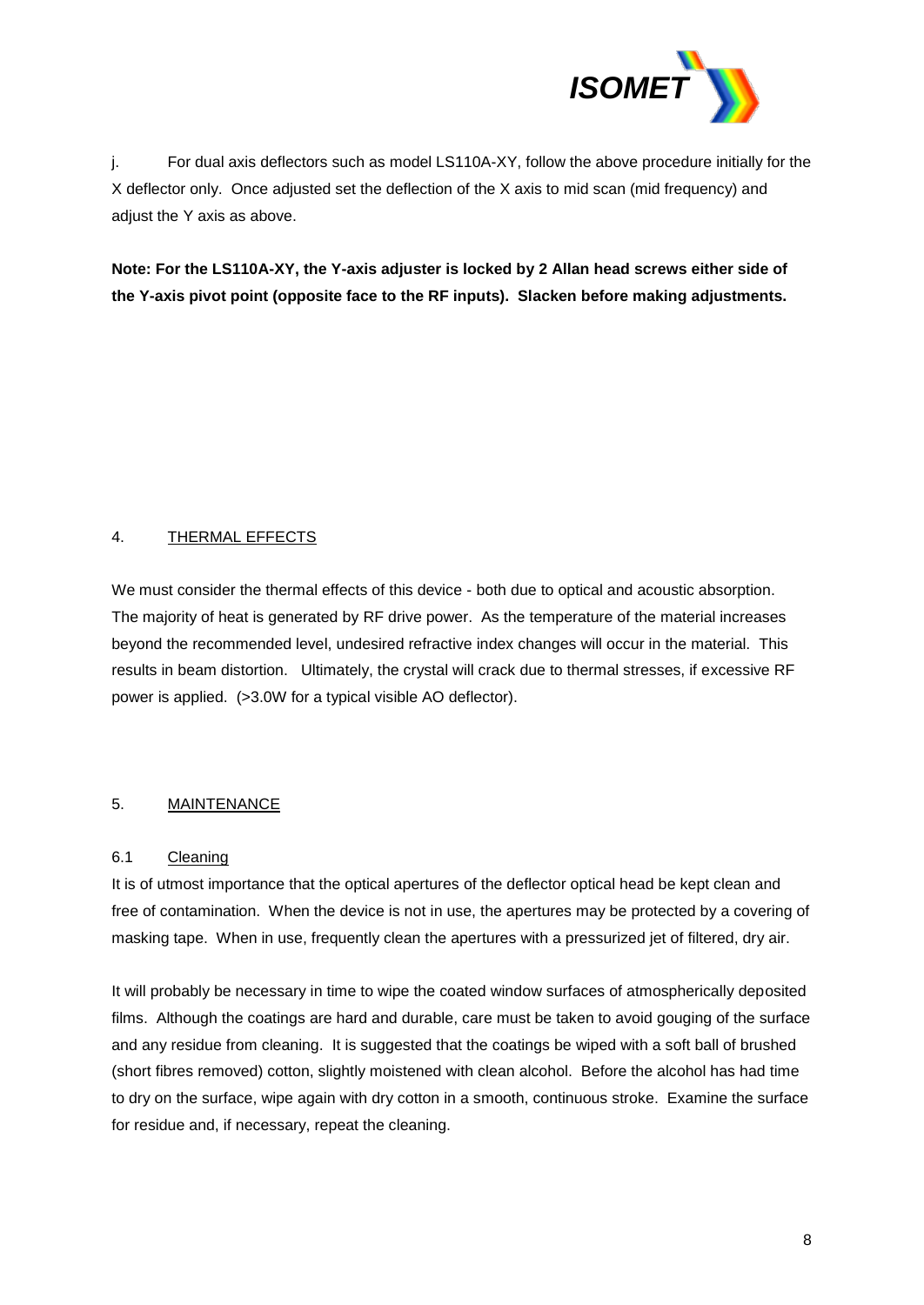

### 6.2 Troubleshooting

No troubleshooting procedures are proposed other than a check of alignment and operating procedure. If difficulties arise, take note of the symptoms and contact the manufacturer.

#### 6.3 Repairs

In the event of deflector malfunction, discontinue operation and immediately contact the manufacturer or his representative. Due to the high sensitive of tuning procedures and the possible damage, which may result, no user repairs are allowed. Evidence that an attempt has been made to open the optical head will void the manufacturer's warranty.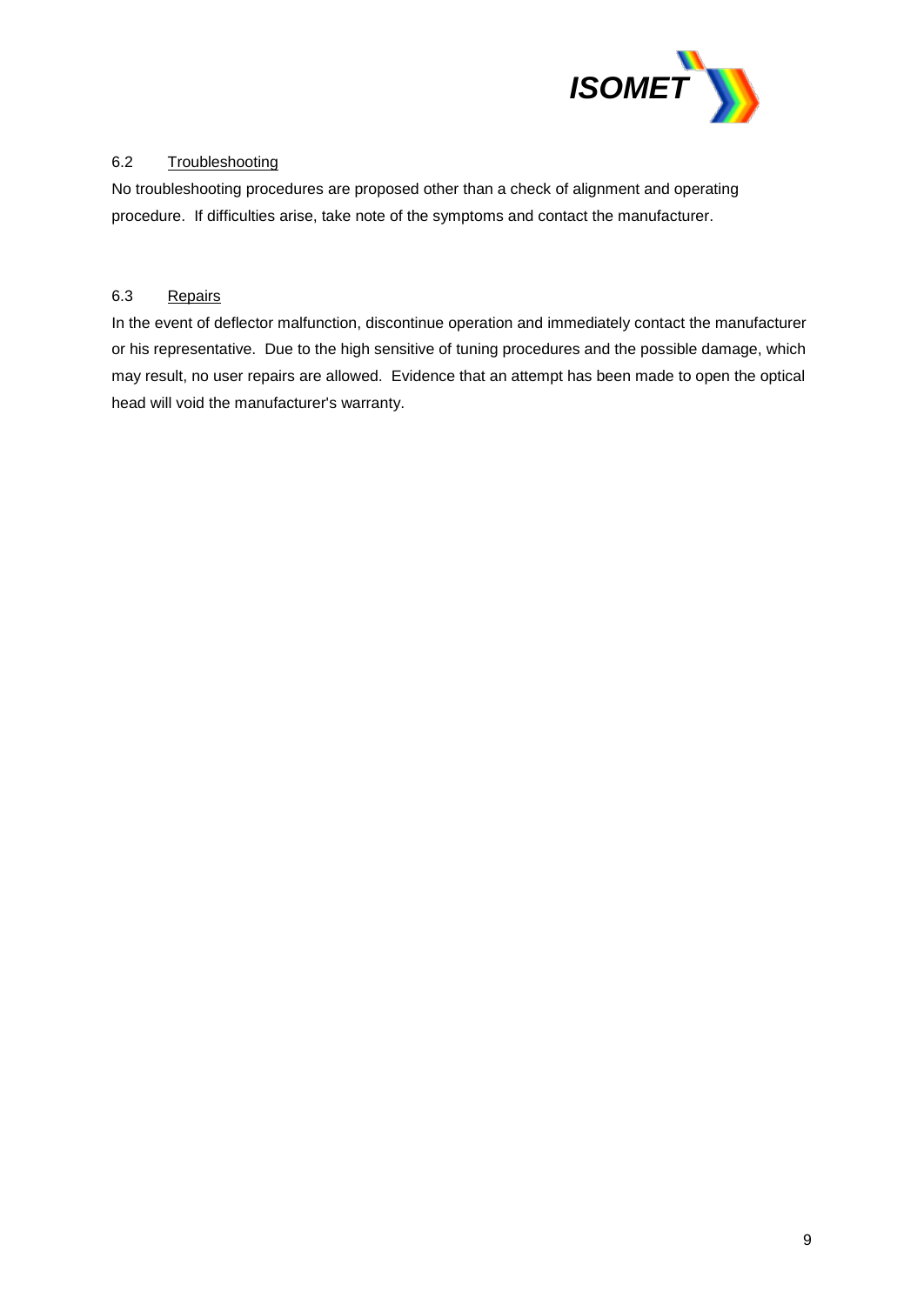



Figure 4a, LS110 Single axis AO deflector configuration (Not in perspective. Input Beam directed towards RF connectors of AOD) June2013: iDDS-2 and DA104-2 superseded with iHSA-2 / -4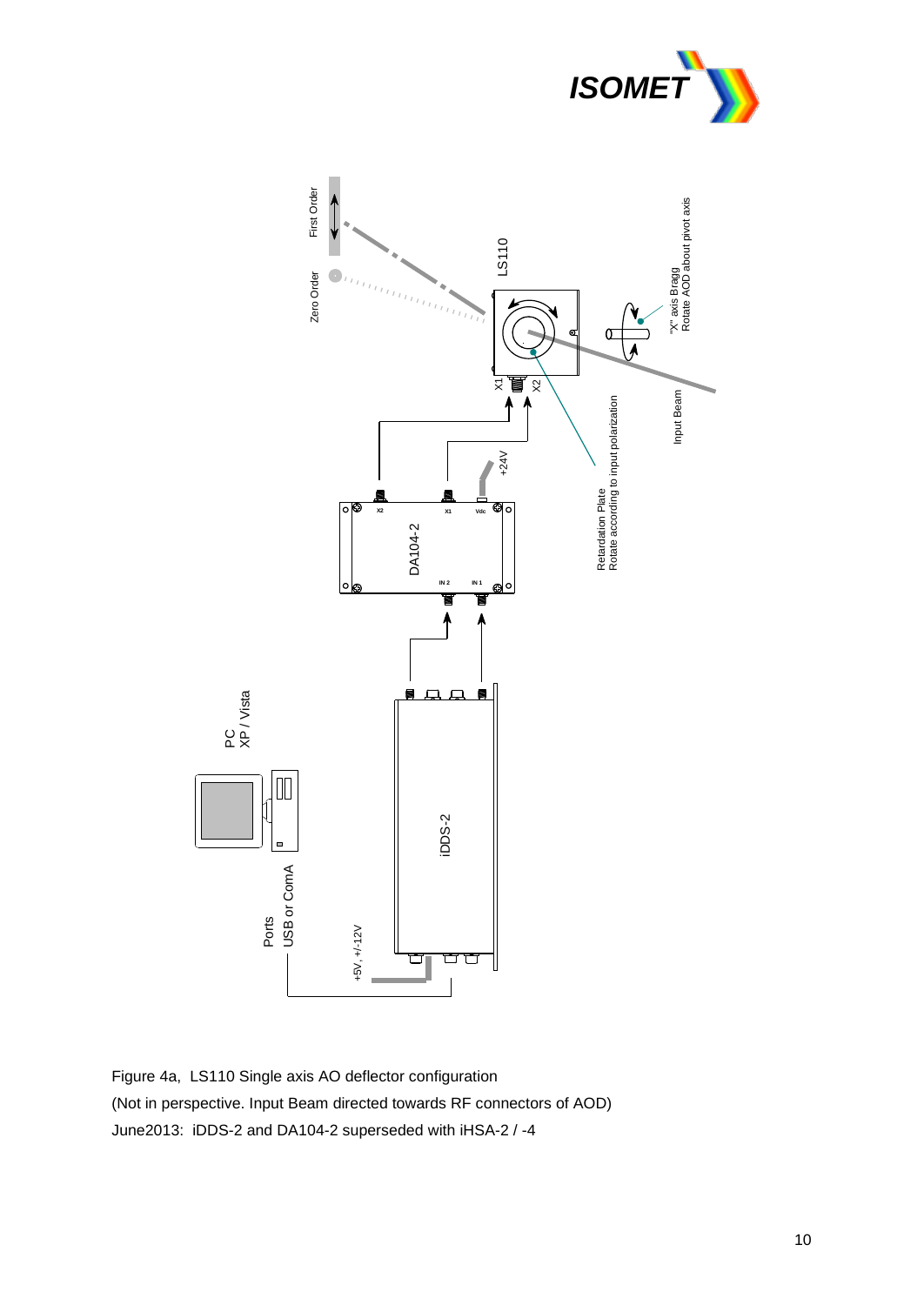



Figure 4b, LS110 Dual axis AO deflector configuration (Not in perspective. Input Beam directed towards RF connectors of AOD) June2013: iDDS-2 and DA104-2 superseded with iHSA-2 / -4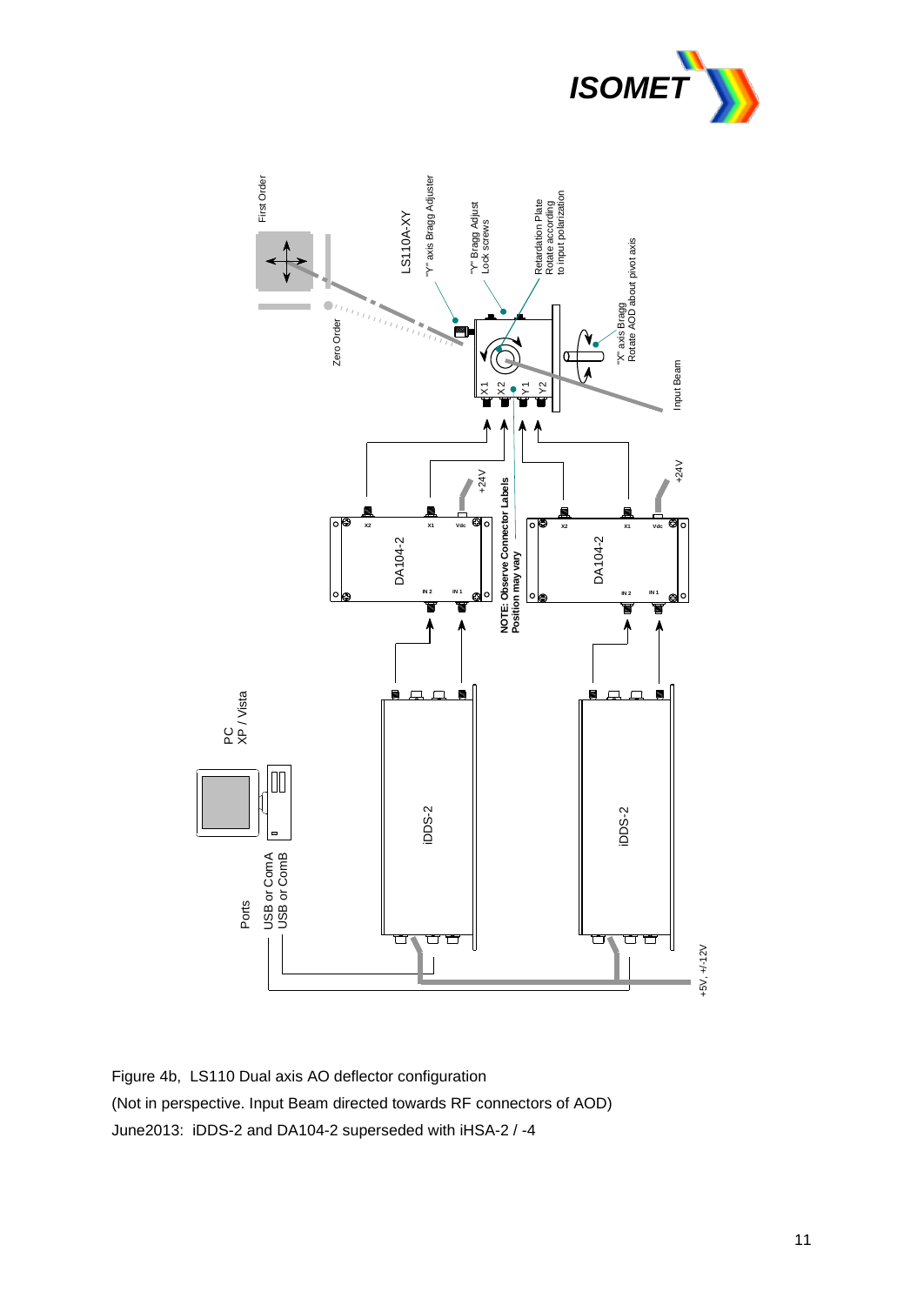

## **Schematic of a single electrode acousto optic deflector and tunable driver**



The input bragg angle, relative to a normal to the optical surface and in the plane of deflection is given by:

$$
\theta_{\text{BRAGG}} = \qquad \frac{\lambda \text{ f c}}{2 \text{ v}}
$$

The separation angle between the zeroth order and mid scan point of the first order is given by:

$$
\theta_{\text{SEP}} = \frac{\lambda \cdot \text{fc}}{\text{v}}
$$

The first order scan angle is given by:

$$
\theta_{SCAN} = \frac{\lambda . \delta f}{v}
$$

The access time or time aperture is given by:

$$
T_{\text{acc}} = d/v
$$

| where : $\lambda$ | $=$ | wavelength                                |
|-------------------|-----|-------------------------------------------|
| δf                | $=$ | scan frequency bandwidth                  |
| fc.               |     | centre frequency                          |
| v                 |     | acoustic velocity of the crystal material |
| d                 |     | beam diameter                             |

Figure 5, Basic AO Deflector Parameters